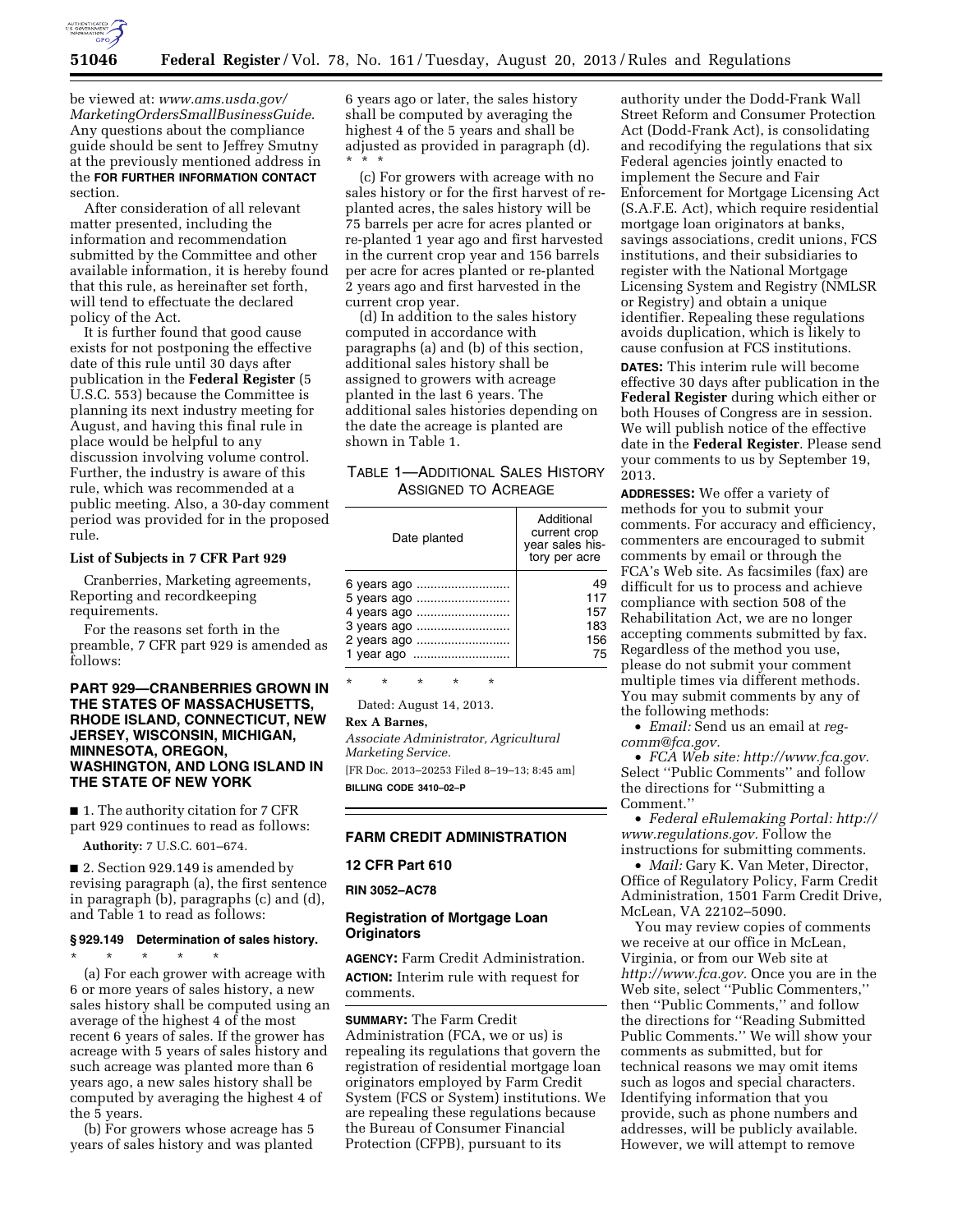email addresses to help reduce Internet spam.

### **FOR FURTHER INFORMATION CONTACT:**

- Gaylon J. Dykstra, Assistant to the Director, Office of Regulatory Policy, Farm Credit Administration, 1501 Farm Credit Drive, McLean, VA 22102–5090, (703) 883–4498, TTY (703) 883–4056; or
- Richard A. Katz, Senior Counsel, Office of General Counsel, Farm Credit Administration, McLean, VA 22102– 5090, (703) 883–4020, TTY (703) 883– 4056.

### **SUPPLEMENTARY INFORMATION:**

### **I. Background**

On July 30, 2008, Congress enacted the S.A.F.E. Act,<sup>1</sup> which mandated a nationwide system for licensing and/or registering all residential mortgage loan originators in the United States. The S.A.F.E. Act requires all residential mortgage loan originators at depository institutions, FCS institutions, and their federally regulated subsidiaries to: (1) Register with the NMLSR; (2) obtain a unique identifier; and (3) maintain their registration.2 Originally, section 1507 of the S.A.F.E. Act required the Comptroller of the Currency, the Board of Governors of the Federal Reserve System, the Federal Deposit Insurance Corporation, the former Office of Thrift Supervision, and the National Credit Union Administration (collectively the Federal banking agencies) and the FCA to jointly develop and maintain a system for registering residential mortgage loan originators at the institutions they supervise and regulate. The six agencies decided to implement section 1507 of the S.A.F.E. Act through a joint rulemaking. The six agencies jointly published a proposed rule on June 9, 2009.3 A joint final rule was issued on July 28, 2010,<sup>4</sup> and it became effective on October 1, 2010. However, actual registration with the NMLSR did not begin until the Registry became operational on January 31, 2011. The six agencies announced that the initial

registration period for Federal registrations required by the S.A.F.E. Act and the final regulations would run from January 31, 2011, through July 29, 2011.5

Title X of the Dodd-Frank Act created the CFPB as the Federal agency that is primarily responsible for various Federal consumer financial protection laws.6 Since July 21, 2011, the CFPB has authority to prescribe rules or issue orders or guidelines pursuant to Federal consumer financial laws.7 The S.A.F.E. Act is an enumerated consumer financial law under the Dodd-Frank Act 8 and, therefore, the CFPB now has primary regulatory authority over it. Additionally, section 1100 of the Dodd-Frank Act amended section 1507 of the S.A.F.E. Act to transfer authority to develop and maintain the Registry from the FCA and the Federal banking agencies to the CFPB. As stated earlier, the FCA and the Federal banking agencies jointly enacted regulations to implement section 1507 of the S.A.F.E. Act.

Pursuant to its authorities under title X of the Dodd-Frank Act, the CFPB has consolidated and recodified the S.A.F.E. Act regulations of the FCA and the Federal banking agencies.9 The CFPB recently published an interim rule in the **Federal Register**.10 Instead of substantively amending the current regulations, the CFPB has made only certain technical, formatting, and stylistic changes.11

7Section 1061 of the Dodd-Frank Act transferred the ''consumer financial protection functions'' of the Federal banking agencies, the Department of Housing and Urban Development (HUD), and the Federal Trade Commission to the CFPB. The ''consumer financial protection functions'' that transferred to the CFPB under section 1061(a)(1) of the Dodd-Frank Act include ''all authority to prescribe rules or issues orders or guidelines pursuant to any Federal consumer financial  $\lim_{x \to \infty}$ 

8*See* section 1002(12)(N) of the Dodd-Frank Act, which classifies the S.A.F.E. Act as one of the ''enumerated consumer laws,'' and section 1002(14), which includes these ''enumerated consumer laws'' within the definition of a ''Federal consumer financial law.''

9The CFPB also has recodified the regulations that HUD promulgated under the S.A.F.E. Act to coordinate State compliance with the S.A.F.E. Act, and establish and maintain a licensing and registration system for residential mortgage loan originators in a State or territory that does not have one in place that meets the requirements of the S.A.F.E. Act.

10*See* 76 FR 78483 (December 19, 2011). The interim rule became effective on December 30, 2011, and the comment period expired on February 17, 2012.

11*See* 76 FR 78484 (December 19, 2011).

The CFPB consulted with the FCA and the Federal banking agencies when it drafted the interim rule. The CFPB has addressed all of the FCA's concerns, and it has gone to great lengths to ensure that the consolidated and recodified rule does not inadvertently conflict with provisions of the Farm Credit Act of 1971, as amended, and FCA regulations and other guidance that govern the lending authorities and corporate structure of FCS institutions. Additionally, the CFPB's interim rule does not impose any new substantive obligations on System institutions or their employees who are subject to the registration requirements of the S.A.F.E. Act.12 As stated in the preamble to its interim rule, the CFPB considers employees of FCS associations who previously registered with the NMLSR and obtained unique identifiers in accordance the FCA's S.A.F.E. Act regulations to remain registered under its new regulations.13

Under these circumstances, the CFPB's consolidation and recodification of S.A.F.E. Act regulations causes no concerns to the FCA. Three provisions in title X of the Dodd-Frank Act pertain to the FCA's rulemaking authority over the S.A.F.E Act,14 while section 1022 of the Dodd-Frank Act grants the CFPB primary rulemaking authority over consumer financial laws.

The FCA is repealing its S.A.F.E. Act regulations at 12 CFR part 610 in order to avoid confusion and unnecessary duplication. The CFPB's regulation at 12 CFR part 1007 will now govern the registration of residential mortgage loan originators at FCS institutions. To assist FCS institutions in locating part 1007, rescinded part 610 will retain its original heading and include a cross cite to the CFPB's rules governing the Federal registration of residential mortgage loan originators (Regulation G).

The FCA will continue to examine and enforce compliance by FCS

<sup>1</sup>The S.A.F.E. Act is title V of the Housing and Economic Recovery Act of 2008. Public Law 100– 289, Division A, Title V, sections 1501–1517, 122 Stat. 264, 2810–2824 (July 30, 2008), codified at 12 U.S.C. 5101–5116.

<sup>2</sup>Separately, other provisions of the S.A.F.E. Act require every State to enact laws for licensing individuals who originate residential mortgages for State-regulated lenders. Residential mortgage loan originators who are licensed by one or more States must also register with the NMLSR, obtain a unique identifier, and maintain their licenses and registrations.

<sup>3</sup> 74 FR 27386 (June 9, 2009).

<sup>4</sup> 75 FR 44656 (July 28, 2009). The entire preamble to the final rule was reprinted at 75 FR 51623 (Aug. 23, 2010) because the footnotes in the preamble that was published on July 28, 2009 were not correctly numbered.

<sup>5</sup>The agencies issued a joint press release on January 31, 2011, and they subsequently published the announcement in the **Federal Register** on 76 FR 6185 (Feb. 3, 2011).

<sup>6</sup>Public Law 111–203, title X, 124 Stat. 1376, 1955–2113, (July 21, 2010).

 $12 \frac{Id}{.}$ 13 *Id.* 

<sup>14</sup>Section 1027(k) of the Dodd-Frank Act states ''No provision of this title [X] shall be construed as altering, amending, or affecting the authority of the Farm Credit Administration to *adopt rules,* initiate enforcement proceedings, or take any other action with respect to a [Farm Credit System institution].'' (Emphasis added). Second, section 1100 of the Dodd-Frank Act retained the FCA's authority under section 1510 of the S.A.F.E. Act to ''charge reasonable fees to cover the costs of maintaining and providing access to information from the Nationwide Mortgage Licensing System and Registry, to the extent that such fees are not charged to consumers for access to such system and registry.'' If the FCA were to assess such fees, it would do so only after a notice and comment rulemaking. Finally, the FCA, in contrast to the Federal banking agencies, is not a ''transferor agency'' under section 1061 of the Dodd-Frank Act.